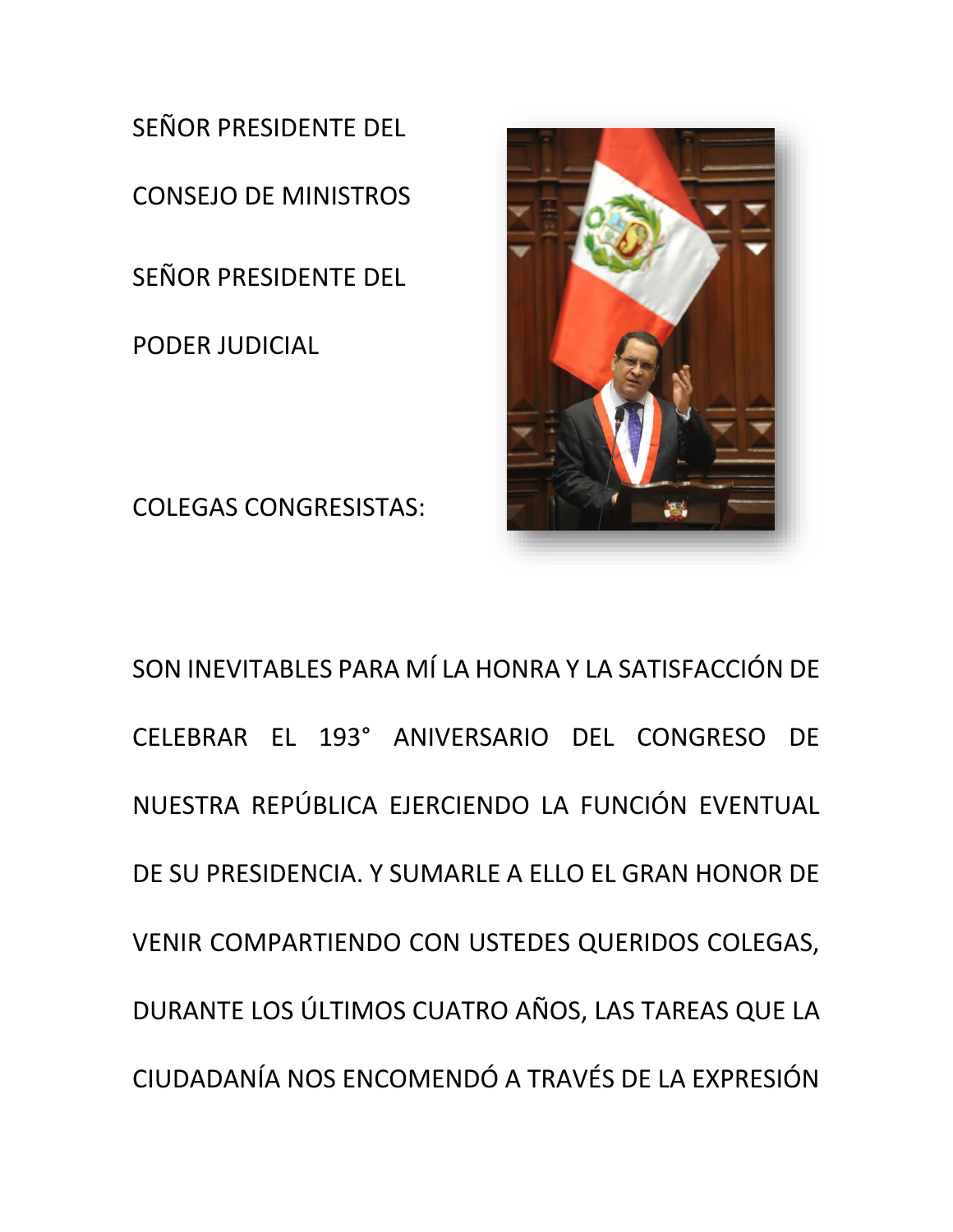DEMOCRÁTICA DEL SUFRAGIO. POR TALES RAZONES, ALCANZO A CADA UNO Y A CADA UNA MI SALUDO MÁS CORDIAL EN ESTA FECHA CONMEMORATIVA, DESEÁNDOLES TODA CLASE DE ÉXITOS A SUS EMPRENDIMIENTOS.

HE ALUDIDO A LOS CUATRO AÑOS QUE LLEVA NUESTRO ENCUENTRO EN ESTE RECINTO DE LAS LEYES Y EL DEBATE POLÍTICO. ESO RECUERDA QUE APENAS QUEDAN DIEZ MESES PARA CONCLUIR NUESTRAS LABORES CORRESPONDIENTES AL PERIODO LEGISLATIVO 2011-2016 Y QUE NOS APRESTAMOS A VIVIR UN NUEVO PROCESO ELECTORAL EN EL QUE NO SOLO ELEGIREMOS AL PRÓXIMO PRESIDENTE O PRESIDENTA DE LA REPÚBLICA, SINO TAMBIÉN RENOVAREMOS EL PARLAMENTO NACIONAL.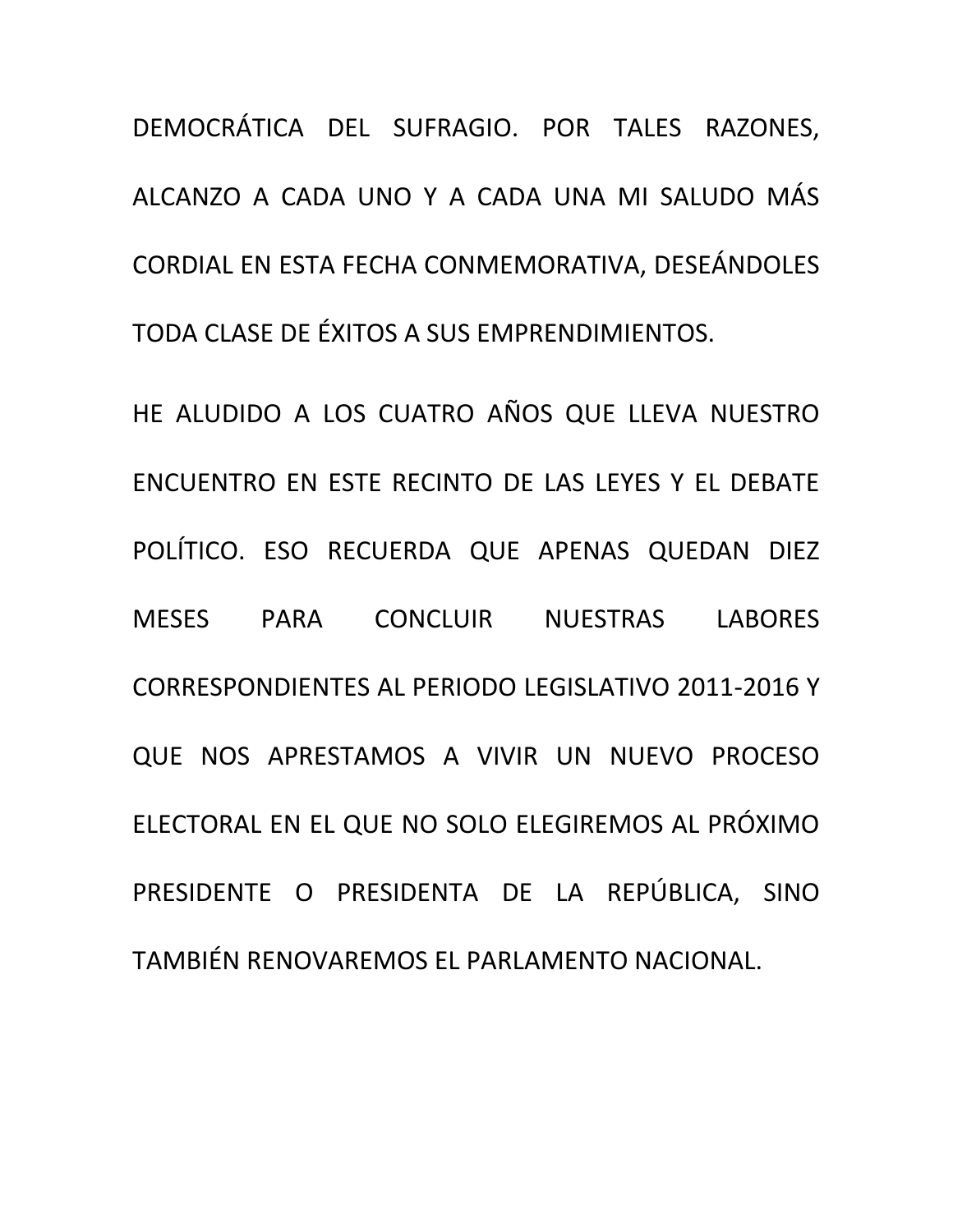DECIDIRÁ EL PUEBLO PERUANO VALIDAR LAS JUSTAS EXPECTATIVAS DE MUCHOS DE LOS AQUÍ PRESENTES QUE BUSCAN CONTINUAR OTORGANDO SU SERVICIO AL PAÍS. PERO LO QUE SÍ RESULTA UN IMPERATIVO IMPOSTERGABLE E INELUDIBLE PARA TODOS NOSOTROS, ES CONCLUIR EL MANDATO RECIBIDO LEGANDO AL SIGUIENTE PODER EJECUTIVO Y AL SIGUIENTE CONGRESO SÓLIDAS VIGAS MAESTRAS DE GOBERNABILIDAD Y ESTABILIDAD DEMOCRÁTICAS.

ME PERMITÍ SEÑALARLO AL ASUMIR LA CONDUCCIÓN DE ESTE ÓRGANO DEL ESTADO Y LO REITERO HOY EN UN DÍA TAN SOLEMNE COMO ESPECIAL: AFRONTEMOS EL PERIODO DE ELECCIONES DEBATIENDO, POLEMIZANDO, CONTRAPONIENDO IDEAS Y PROPUESTAS, PERO TODO ESTO DENTRO DE UN CLIMA DE MUTUO RESPETO Y TOLERANCIA,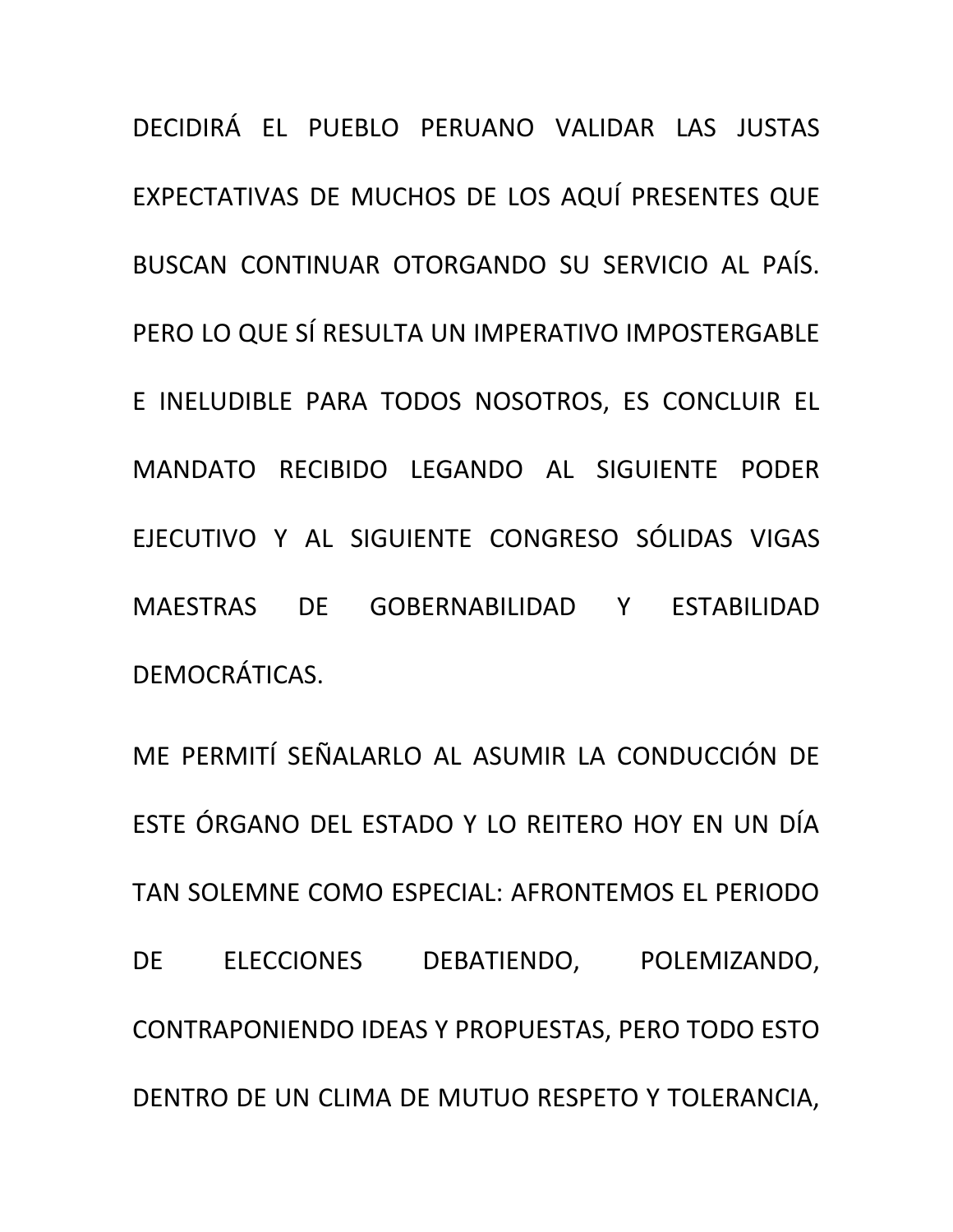SIN PERDER DE VISTA QUE EL PAÍS EN SU CONJUNTO NOS MIRA RECLAMANDO ATENCIÓN A LOS PROCESOS QUE SE RELACIONAN CON SU VIDA DIARIA: LA SEGURIDAD CIUDADANA, LA ECONOMÍA, LA INCLUSIÓN Y EL DESARROLLO.

SOBRE ESTOS ASPECTOS VITALES PARA NUESTRA SOCIEDAD, HAGAMOS EL ESFUERZO DE ALCANZAR CONSENSOS MÍNIMOS Y MATERIALIZAR AVANCES. NO DESPERDICIEMOS ENERGÍAS ALIMENTANDO PROPÓSITOS DESTRUCTIVOS NI DE POLARIZACIÓN IRRACIONAL. NO HAY FORMA DE ABDICAR EL ROL FISCALIZADOR DEL PARLAMENTO, PERO SÍ ES POSIBLE INVESTIGAR LOS TEMAS DE INTERÉS NACIONAL CON RIGUROSIDAD Y PONDERACIÓN. CIÑAMOS NUESTRA CONDUCTA POLÍTICA A ESE PRECEPTO.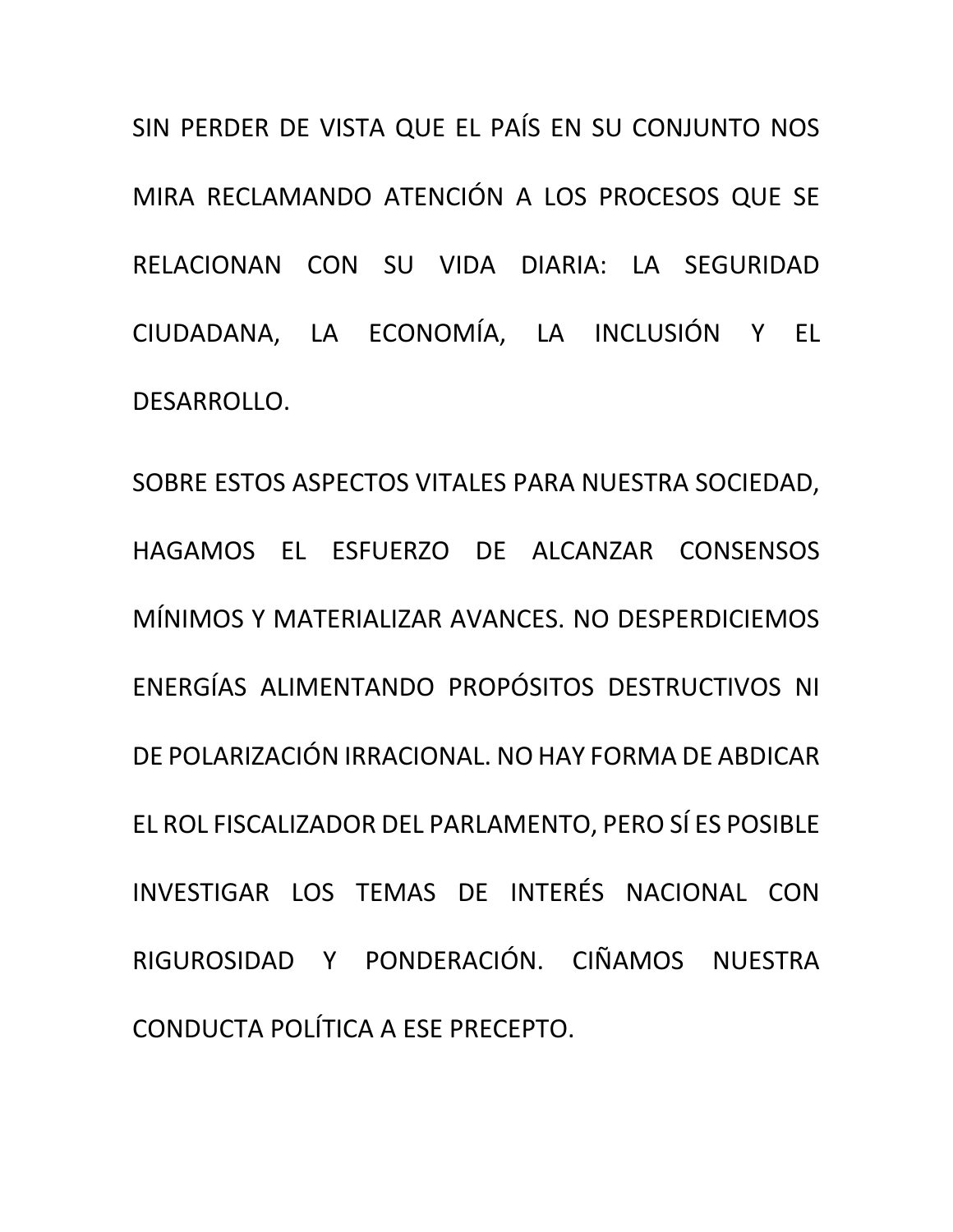ESTAS ÚLTIMAS SEMANAS, POR EJEMPLO, HEMOS DEMOSTRADO GRAN SINTONÍA COLECTIVA AVANZANDO EN LA APROBACIÓN DE IMPORTANTES NORMAS ELECTORALES. TAMBIÉN CREANDO UNA COMISIÓN ESPECIAL QUE HARÁ SEGUIMIENTO A LAS ACCIONES ADOPTADAS PARA HACER FRENTE AL FENÓMENO DEL NIÑO Y PRESTAR NUESTRO CONCURSO EN TODO LO QUE ESTÉ A NUESTRO ALCANCE.

ESTE EVENTO CLIMÁTICO CUYAS CONSECUENCIAS NEFASTAS YA HEMOS PADECIDO EN ÉPOCAS ANTERIORES, OBLIGA A LA UNIDAD DE LOS PERUANOS. COMO SIEMPRE, SERÁN LOS MÁS POBRES EN SUFRIRLO DE MANERA TRÁGICA. ADELANTEMOS EL MENSAJE DE NUESTRO APOYO CONCRETO A LA SATISFACCIÓN DE SUS URGENCIAS Y NECESIDADES. SOMOS SUS REPRESENTANTES Y HAY QUE COLOCARNOS A LA ALTURA DE ESTE DEBER DE MANERA CONSENSUADA.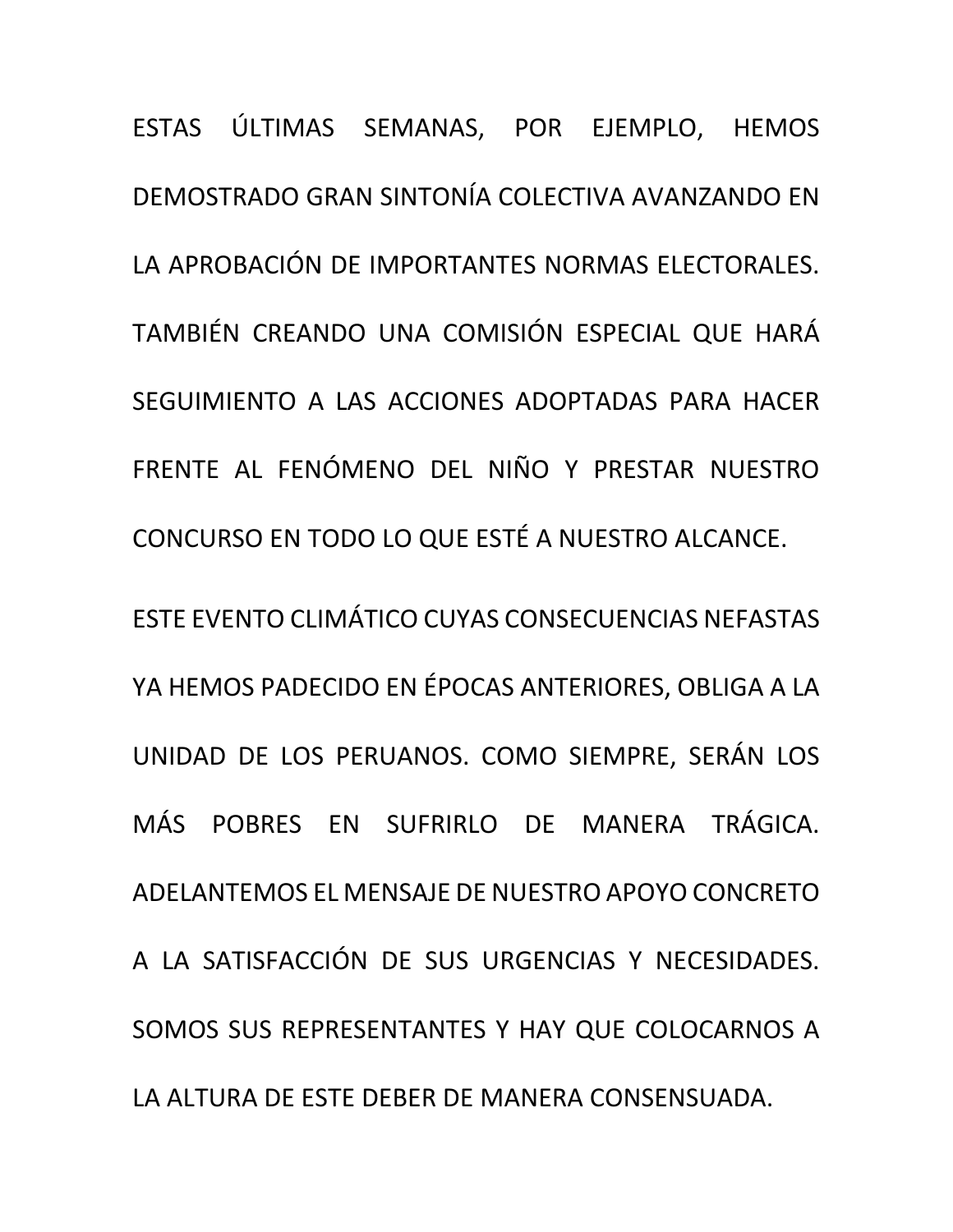ES POR ESTE Y OTROS MOTIVOS QUE TAMBIÉN ME HE PERMITIDO INVOCAR AL DIÁLOGO ENTRE EL GOBIERNO CENTRAL, LAS FUERZAS POLÍTICAS Y LAS MÁS IMPORTANTES ORGANIZACIONES CIVILES. NECESITAMOS DEFINIR UNA AGENDA MÍNIMA DE COMPROMISO POR EL PAÍS QUE DERROTE LA SENSACIÓN DE DESGOBIERNO O ESPECULACIONES SOBRE INTENTOS DE RUPTURA DEL ORDEN CONSTITUCIONAL.

SÓLO LA EXHIBICIÓN PLENA Y FRANCA DE NUESTRA VOLUNTAD DE DIALOGAR, ENTENDERNOS Y APLICAR DE MANERA CONJUNTA MEDIDAS EN PROVECHO DE TODOS LOS PERUANOS, RESTABLECERÁ PARA LA DEMOCRACIA EL SENTIDO QUE LOS PRIMEROS Y MÁS DESTACADOS LEGISLADORES DEL ESTE CONGRESO IMAGINARON HACE 193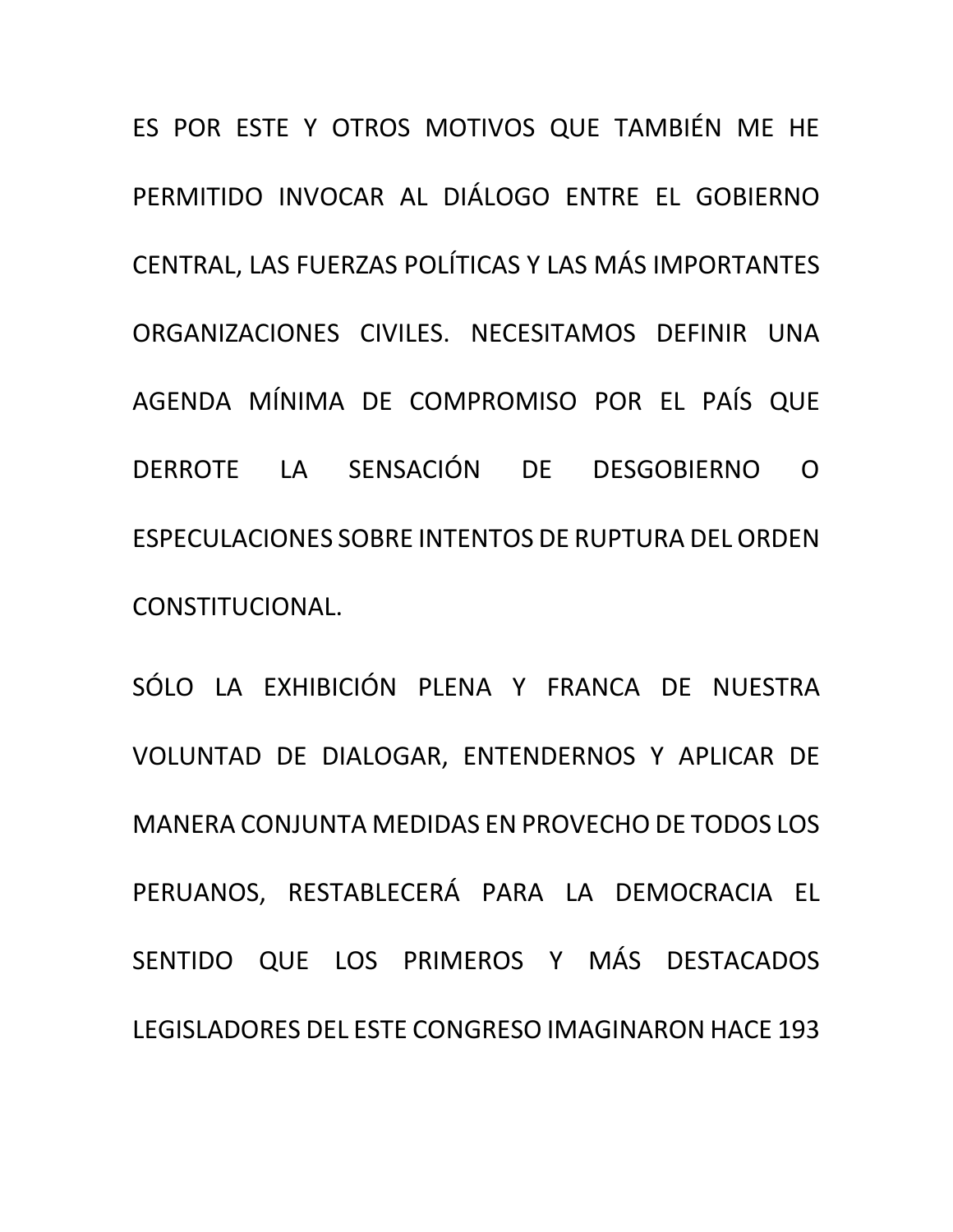AÑOS COMO FUNDAMENTO DEL SISTEMA DE LIBERTADES: DEBATIR SIN ATADURAS PERO LOGRANDO ACUERDOS. FINALIZO REMEMORANDO HOY LO QUE SOLÍA REPETIR UNO DE LOS MÁS ILUSTRES PRESIDENTES QUE TUVO EL PARLAMENTO NACIONAL, DON ANDRÉS TOWNSEND EZCURRA, CUANDO EVOCABA LAS PALABRAS ATRIBUIDAS AL LIBERTADOR SIMÓN BOLÍVAR – CUYO MONUMENTO ECUESTRE ENGALANA LA PLAZA VECINA A ESTE RECINTO – EN SU AFÁN DE INTEGRAR LAS NACIONES SUDAMERICANAS: "UNIÓN, UNIÓN, O LA ANARQUÍA OS DEVORARÁ".

SUSCRIBO LO MISMO: UNIÓN PERUANOS FRENTE A LAS ADVERSIDADES;…. UNIÓN DE LAS AGRUPACIONES POLÍTICAS PARA SERVIR CON EFICACIA A NUESTROS COMPATRIOTAS;…… UNIÓN QUERIDOS COLEGAS PARA